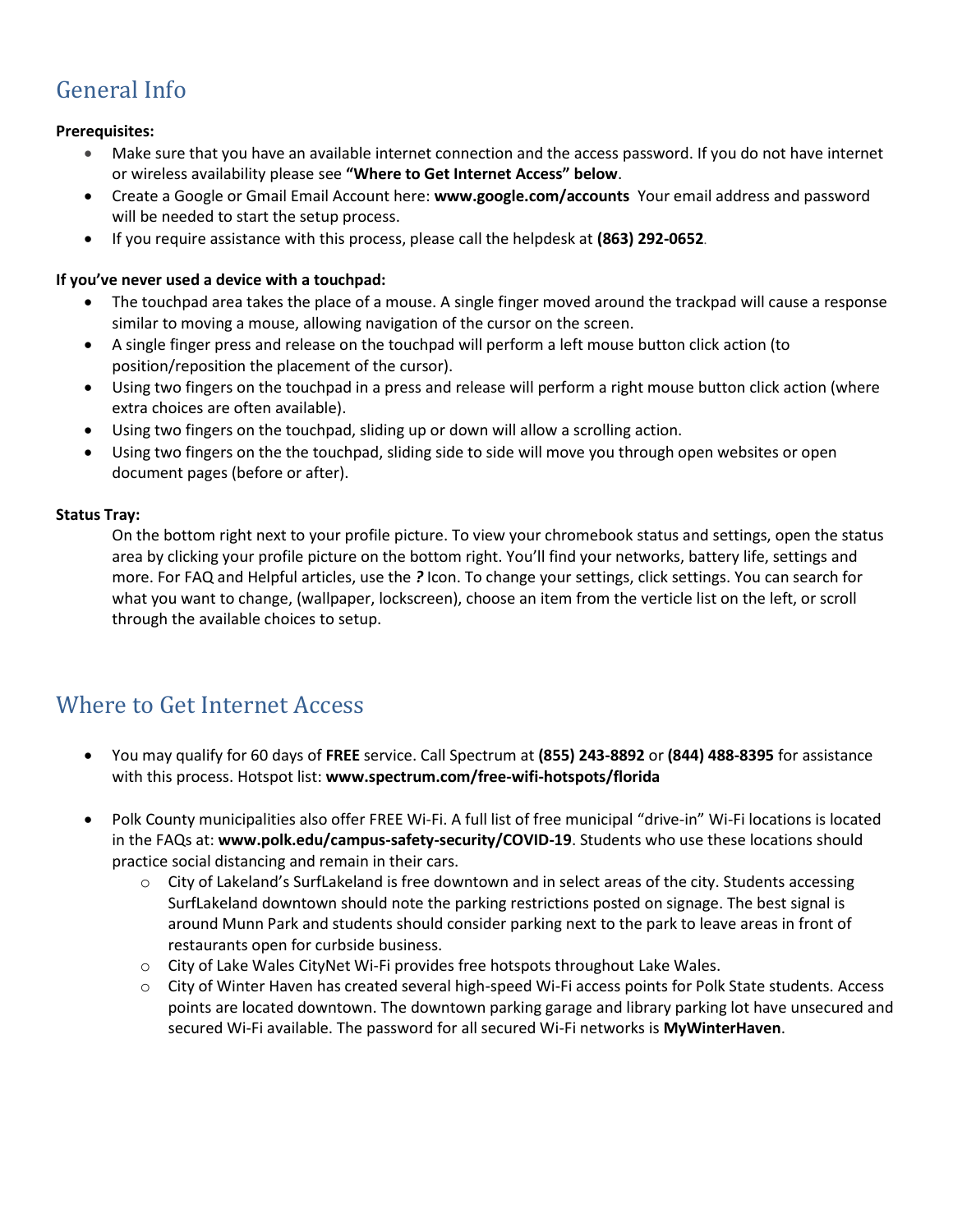# Chromebook Initial Setup

- 1. Plug in the system to an available power outlet and turn it on.
- 2. The **Welcome** screen appears. Click "**Let's Go**"
- 3. It will prompt you to Connect to a Wifi network. **Choose an available network** and click **Next**.
- 4. If prompted, **enter the password** for the Wifi network. (Some do not require a password.)
- 5. On the Google Chrome OS terms screen, click "**Accept and Continue**"
- 6. Give it a moment to check for updates.
- 7. The "**Sign in to your Chromebook**" screen will appear. You will need to login with your Google account in order to install apps.
	- a. If you do not have an account, click the "**More Options**" dropdown and choose "**Create account**"
	- b. You may also choose "**Browse as a Guest**" but you will not be able to install apps. However, you can still go to Canvas (**canvas.polk.edu**) and Office 365 (**portal.office.com**) through the Chrome browser.

### Logging in to Canvas

1. Click the **Circle Icon** (where the Windows Start button is) then click the **Chrome Browser icon**.



- 2. **Enter** "**canvas.polk.edu**" in the address bar.
- 3. **Enter** your email address "*myacount***@my.polk.edu**" and enter your **password**.
- 4. After logging in you'll see Account, Dashboard, Course, Calendar, Inbox, and Help.
- 5. See Canvas information for further info. **www.polk.edu/distance-learning/canvas-news**

## Using Web-based Microsoft Office

- 1. Click the **Circle Icon** (where the Windows Start button is) then click the **Chrome Browser icon**.
- 2. Enter "**portal.office.com**" in the address bar.
- 3. **Enter** your email address "*myacount***@my.polk.edu**" and enter your **password**.
- 4. On the "Enter Code" screen **enter the code** that was texted to your phone. (If you haven't set this up, you may be prompted to do so.)
- 5. From here you will be able to open Outlook (email), Word, Excel, PowerPoint and other Microsoft Office apps through the Chrome browser.